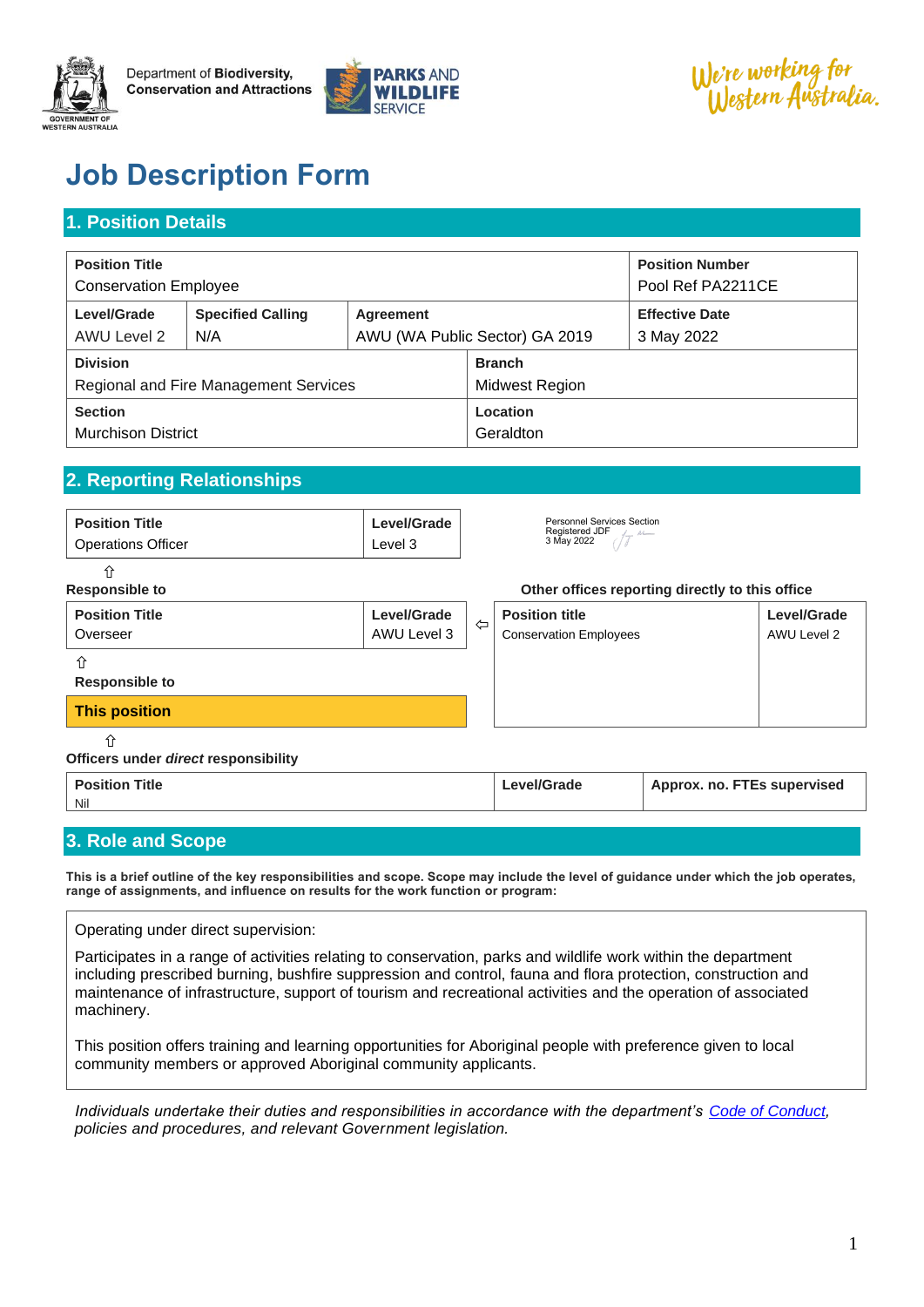| <b>Position Title</b><br><b>Conservation Employees</b> |             |                          |                       |
|--------------------------------------------------------|-------------|--------------------------|-----------------------|
| <b>Position No.</b>                                    | Level/Grade | <b>Specified Calling</b> | <b>Effective Date</b> |
| Pool Ref PA2211CE                                      | AWU Level 2 | N/A                      | 3 May 2022            |

## **4. Responsibilities of the Position and Broad Outline of Duties**

**The proportion of time likely to be spent on each function or duty may, if appropriate, be indicated as a percentage (%).**

#### Operating under direct supervision:

#### **Conservation (35%)**

- 1. Participates in activities associated with the protection of flora and fauna, including controlling pests and diseases and application of chemicals.
- 2. Undertakes the trapping and baiting of feral animals and preparation of baits.
- 3. Participates in the planting and or rehabilitation of disturbed sites with native vegetation.
- 4. Monitors native fauna populations.

#### **Fire Management (30%)**

- 5. Participates in fire management activities that contribute to bushfire suppression and prescribed burning operations commensurate with capability, capacity, training and level of experience.
- 6. Participates in firebreak construction and maintenance.
- 7. Erects signage.
- 8. Maintains water points and strategic road access.
- 9. Maintains fire equipment as required.
- 10. Use chemicals as required.

#### **Parks and Visitor Services (30%)**

- 11. Monitors visitor numbers and collects data.
- 12. Reports suspicious activity and offences on departmental land.
- 13. Uses various tools, machines and equipment to maintain park and land infrastructure.
- 14. Cleans and maintains visitor facilities including the collection and removal of rubbish.
- 15. Uses various tools, machines and equipment to construct park and visitor service infrastructure from a variety of materials including metal, wood, brick and cement.
- 16. Operates and maintains minor mobile and stationary plant and equipment.
- 17. Assists with the inspection of facilities.
- 18. Uses chemicals as required.

In undertaking this role, the following generic duties also apply: **(5%)**

#### **Work Quality**

19. Understands and undertakes basic quality control and able to recognize basic quality faults.

#### **Customer Service**

20. Liaises with the public in a positive and constructive manner.

#### **Ethics and Compliance**

- 21. Ensures records are maintained and reports are prepared in accordance with departmental and district standards.
- 22. Complies with relevant legislation, regulatory requirements, corporate policy, guidelines, procedures and ethical standards.

#### **Occupational Health and Safety**

- 23. Responsible for personal safety and cooperates with team leader in carrying out of employee responsibilities as defined in the *Occupational Safety and Health Act 1984*.
- 24. Participates in safety initiatives including team meetings, Job safety Analysis preparation, workplace inspection, hazard identification and control and accident investigations.

#### **Other**

- 25. Participates in emergency incident rosters and responses which may be related to bushfires, search and rescue, or wildlife, as appropriate, and as directed by the District Manager.
- 26. Carries out other duties as required.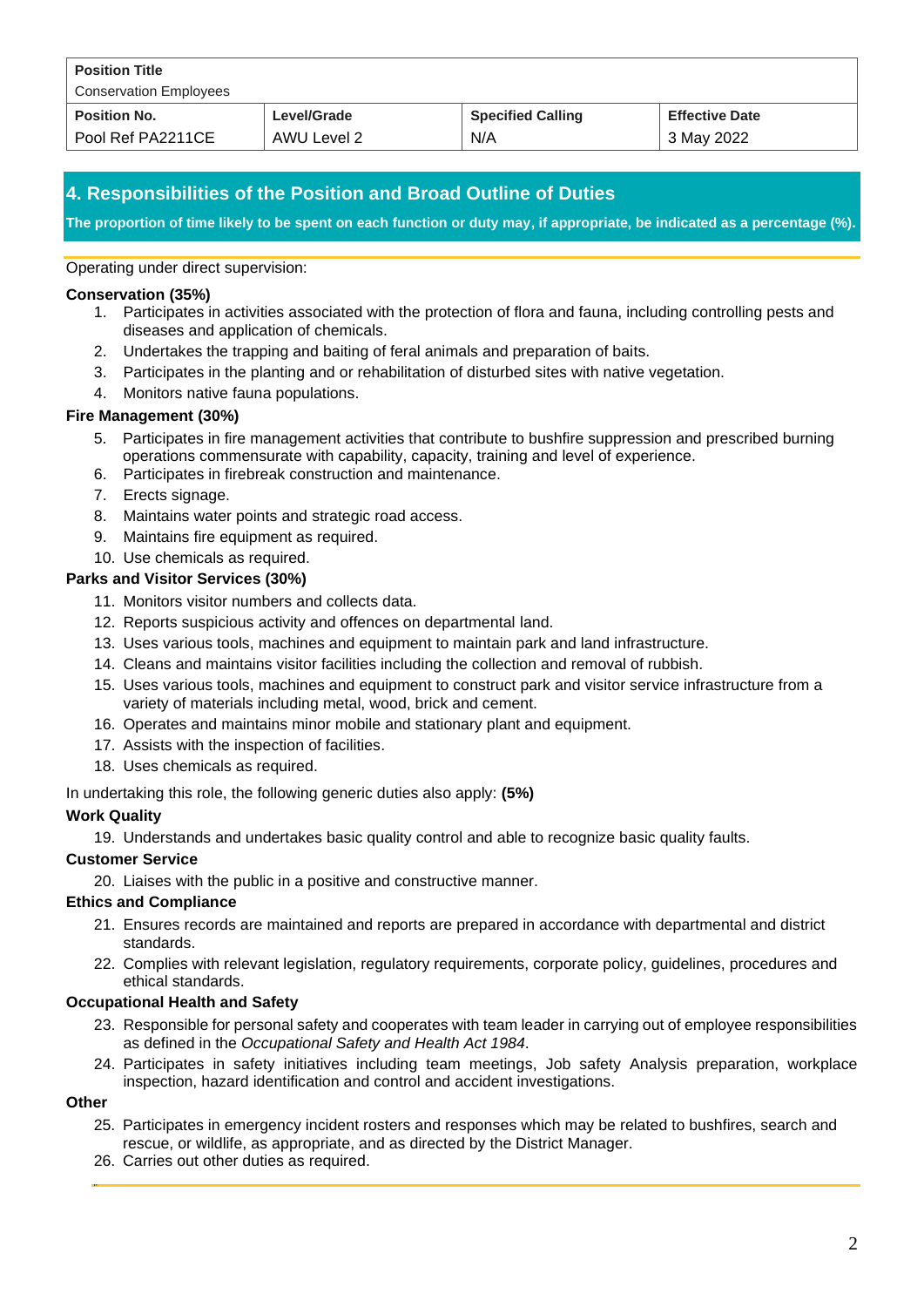| <b>Position Title</b><br><b>Conservation Employees</b> |             |                          |                       |
|--------------------------------------------------------|-------------|--------------------------|-----------------------|
| <b>Position No.</b>                                    | Level/Grade | <b>Specified Calling</b> | <b>Effective Date</b> |
| Pool Ref PA2211CE                                      | AWU Level 2 | N/A                      | 3 May 2022            |

### **5. Selection Criteria**

**In the context of the duties and responsibilities of the position, the following selection criteria apply. All criteria are essential unless specified otherwise.**

#### **Applicants should address the following three criteria, including, where possible the desirable criteria. These should be addressed in no more than three pages in total.**

- 1. Under Section 50d of the *Equal Opportunities Act 1984*, Aboriginality is a genuine requirement for this position. To apply you must be of Aboriginal or Torres Strait Islander (ATSI) descent, identify as ATSI and be recognized as such by the ATSI community. Preference will be given to Badimia persons or approved Badimia applicants.
- 2. Ability to participate in manual activities related to the maintenance and construction of departmental assets, flora and fauna protection and fire suppression and control with a preference for someone who has an interest or experience in recreation and nature conservation management.
- 3. Commitment to adhering to occupational health and safety procedures and principles; be willing to wear prescribed safety equipment and work safely with certified chemicals.
- 4. Experience in machine operations and or safe operation of chainsaws, brush cutters and common power tools. (**Desirable**)

#### **The following essential criteria will be assessed at some stage during the selection process. Desirable criteria will be assessed as required:**

- 5. Demonstrated literacy and numeracy skills including the ability to read and understand maps, and apply relevant guidelines, procedures, sections of Acts, policies and procedures in the work environment.
- 6. Ability to liaise and interact in a positive manner, good communication and interpersonal skills and able to work effectively in a team and with limited supervision when required.
- 7. Physically fit for "on the ground" operational fire work and be able to pass the departmental fire fitness test and be available for fire service consistent with the *AWU (WA Public Sector) Award 1992* and any prevailing industrial agreements; plus ongoing willingness and ability to participate in fire management activities that contribute to bushfire suppression and prescribed burning operations commensurate with capability, capacity, training and level of experience.
- 8. Willingness and ability to work away from home, often for extended periods and in remote locations and be available for occasional weekend and irregular hours of work.
- 9. Understanding of equity and diversity principles and practices.
- 10. Current '*C' Class* Driver's Licence.
- 11. Current *'MR' or 'HR' Class* Driver's Licence. (**Desirable**)
- 12. Fire-fighting experience and certification. **(Desirable)**
- 13. Possess other skills or qualifications related to the position e.g. 1080 baiting certificate, firearms, animal trapping, accredited faller, first aid certificate, and common trade skills. **(Desirable)**

#### **Values**

Our organisational values drive the way we make decisions, interact with each other, and work together to achieve results.

Our five core values — **Integrity, Collaboration, Accountability, Respect** and **Excellence** — represent our commitment to a professional and inclusive workplace culture we can all enjoy. For the purposes of this recruitment process, behaviours that reflect these values are included as **Essential** and/or (as a minimum) **Desirable** selection criteria for this position.

14. Behaviour that reflects **Integrity, Collaboration, Accountability, Respect** and **Excellence** 

**Information on whether appointment to this position is subject to a satisfactory Working With Children, proof of COVID-19 vaccination or National Police check is included in Section 6 of this form.**